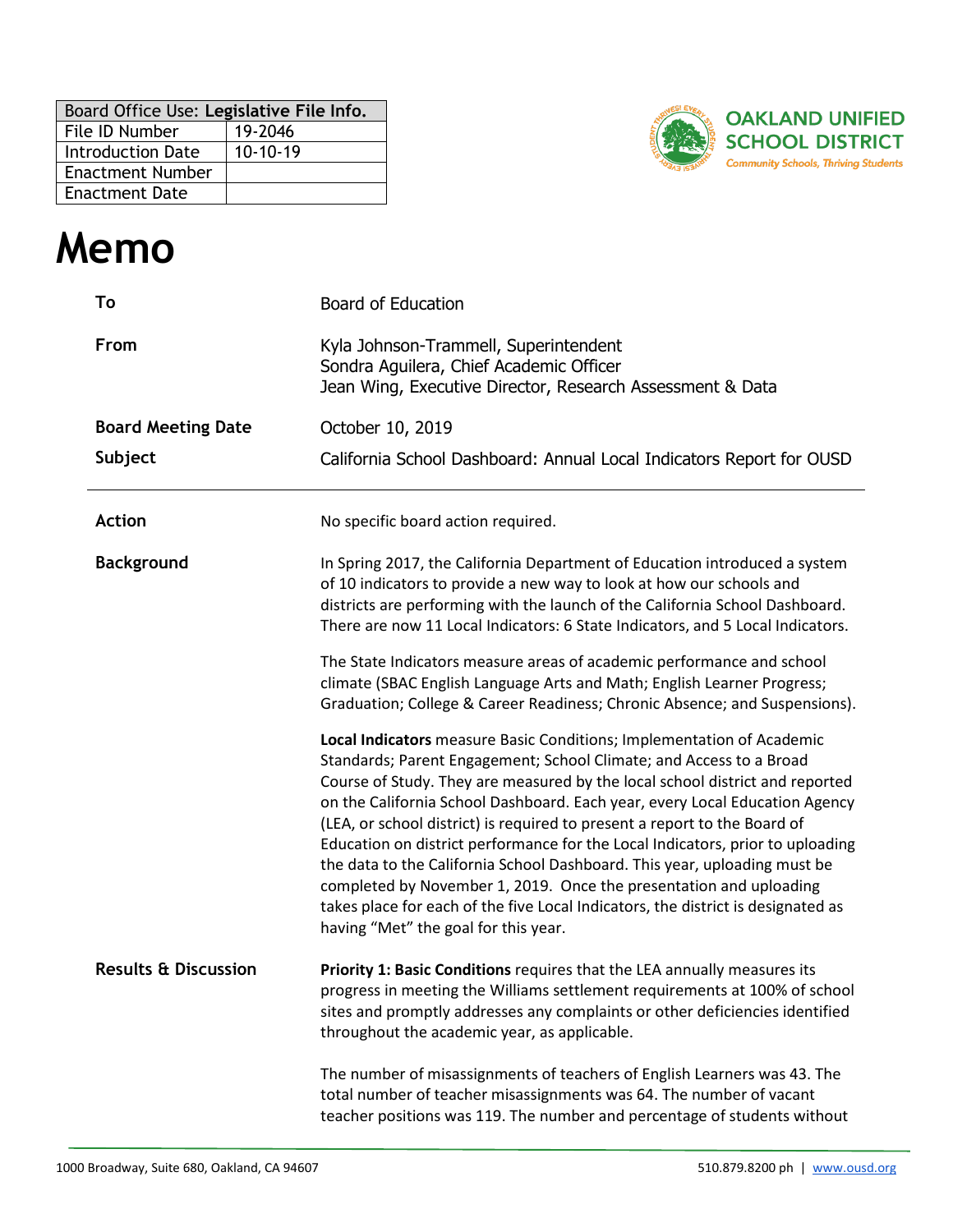access to their own copies of standards-aligned instructional materials for use at school and at home was 0 and 0%. The number of instances where facilities did not meet the "good repair" standard was 14 (3 exemplary, 68 good, 14 fair, 0 poor).

**Priority 2: Implementation of Standards** requires that the LEA annually measures its progress implementing state academic standards.

In terms of providing professional learning and aligned instructional materials, English Language Arts, English Language Development, Math, and Next Generation Science Standards (NGSS) were all rated at being in the stages of initial implementation (3 on a 5 point scale from 1 to 5). History/Social Science was rated as in the stages of beginning development (2) in each of providing professional learning and aligned instructional materials. In the area of supporting staff in instructional delivery, English Language arts was rated at initial implementation (3), English Language Development was rated as full implementation (4), Math and NGSS were rated at beginning development (2) and History/Social Science was rated at exploration and research phase (1).

In the area of implementation progress, Career Technical Education was rated at full implementation (4), Health was rated at initial implementation (3), Physical Education and World Language were each rated at beginning development (2), and Visual and Performing Arts was rated as in the exploration and research phase (1).

In terms of support for teachers and administrators, ratings of initial implementation (3) were assigned for the areas of identifying professional learning needs of groups, identifying professional learning needs of individual teachers, and for providing support for teachers on standards not yet mastered.

**Priority 3: Parent Engagement** requires that the LEA measures its progress in seeking input from parents in decision making as well as promoting parental participation in programs. Success is measured along a 1-5 point scale on a series of questions organized in three areas.

Under the category of building relationships, we were rated as in the initial stages of implementation (3) in each of the following areas: Developing the capacity of staff to build trusting and respectful relationships with families; creating welcoming environments for all families in the community; and supporting staff to learn about each family's strengths, cultures, languages, and goals for their children. We were rated as in beginning development of implementation (2) for developing multiple opportunities for the LEA and school sites to engage in 2-way communication between families and educators using language that is understandable and accessible to families.

Under the category of building partnerships for student outcomes, we were rated as in the initial stages of implementation (3) in each of the following areas: Providing professional learning and support to teachers and principals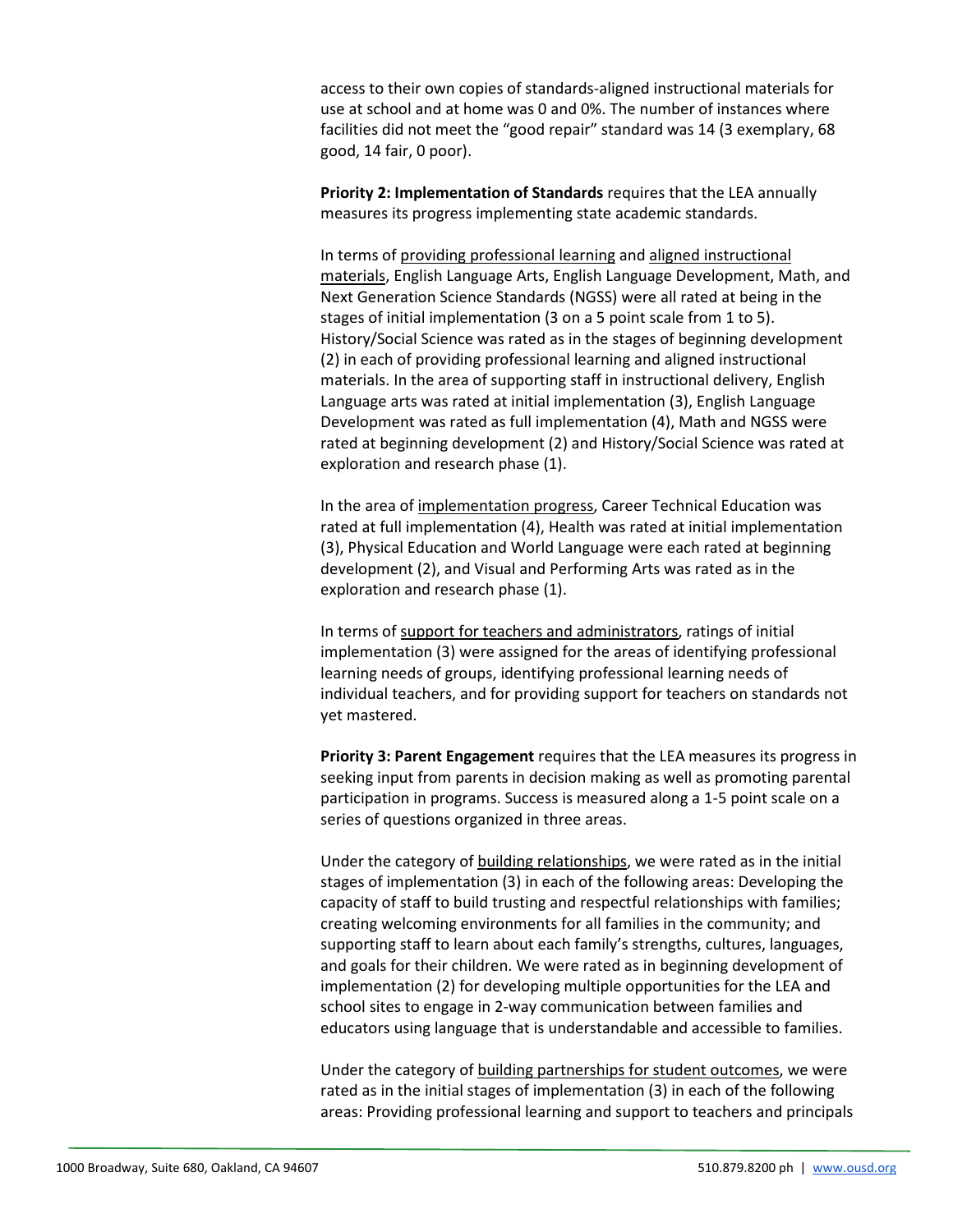to improve a school's capacity to partner with families; providing families with information and resources to support student learning and development in the home; implementing policies or programs for teachers to meet with families and students to discuss student progress and ways to work together to support improved student outcomes; and supporting families to understand and exercise their legal rights and advocate for their own students and all students.

Under the category of seeking input for decision-making, we were rated as in the initial stages of implementation (3) in each of the following areas: Building the capacity of and supporting principals and staff to effectively engage families in advisory groups and with decision-making; building the capacity of and supporting family members to effectively engage in advisory groups and decision-making; providing all families with opportunities to provide input on policies and programs, and implementing strategies to reach and seek input from any underrepresented groups in the school community; and providing opportunities to have families, teachers, principals, and district administrators work together to plan, design, implement and evaluate family engagement activities at school and district levels.

**Priority 6: School Climate** requires that the LEA administers a local climate survey at least every other year that provides a measure of the perceptions of school safety and connectedness, such as the California Healthy Kids Survey (CHKS), to students in at least one grade within the grade span(s) that the LEA serves.

In 2018-19, CHKS was administered to all students in grades 5-12, with a district-wide participation rate of 64.7%. Fifty nine schools had a student participation rate at or above 70%. 59.1% of students reported feeling connected to their school. At the elementary, middle, and high school levels, respectively, 74.5%, 57% and 51.5% felt connected. 61.5% of students reported feeling safe in their school. At the elementary, middle and high school levels, respectively, 76.8%, 59.3% and 53.9% of students reported feeling safe in school.

**Priority 7: Broad Course of Study** requires that we a) identify the measures or tools used to track the extent to which all students have access to, and are enrolled in a broad course of study, b) summarize the extent to which all students have access to a broad course of study, c) identify the barriers preventing the LEA from providing access to a broad course of study for all students, and d) describe what revisions, decisions, or new actions will or has the LEA implemented to ensure access to a broad course of study.

a) Tools to track access: We use our data dashboards a[t ousddata.org](http://ousddata.org/) to track progress on key measures of student access to and enrollment in a broad course of study. We monitor the on-track status of students for A-G course completion and offer linked learning pathways which include workbased learning, internships and Career Technical Education. We also offer